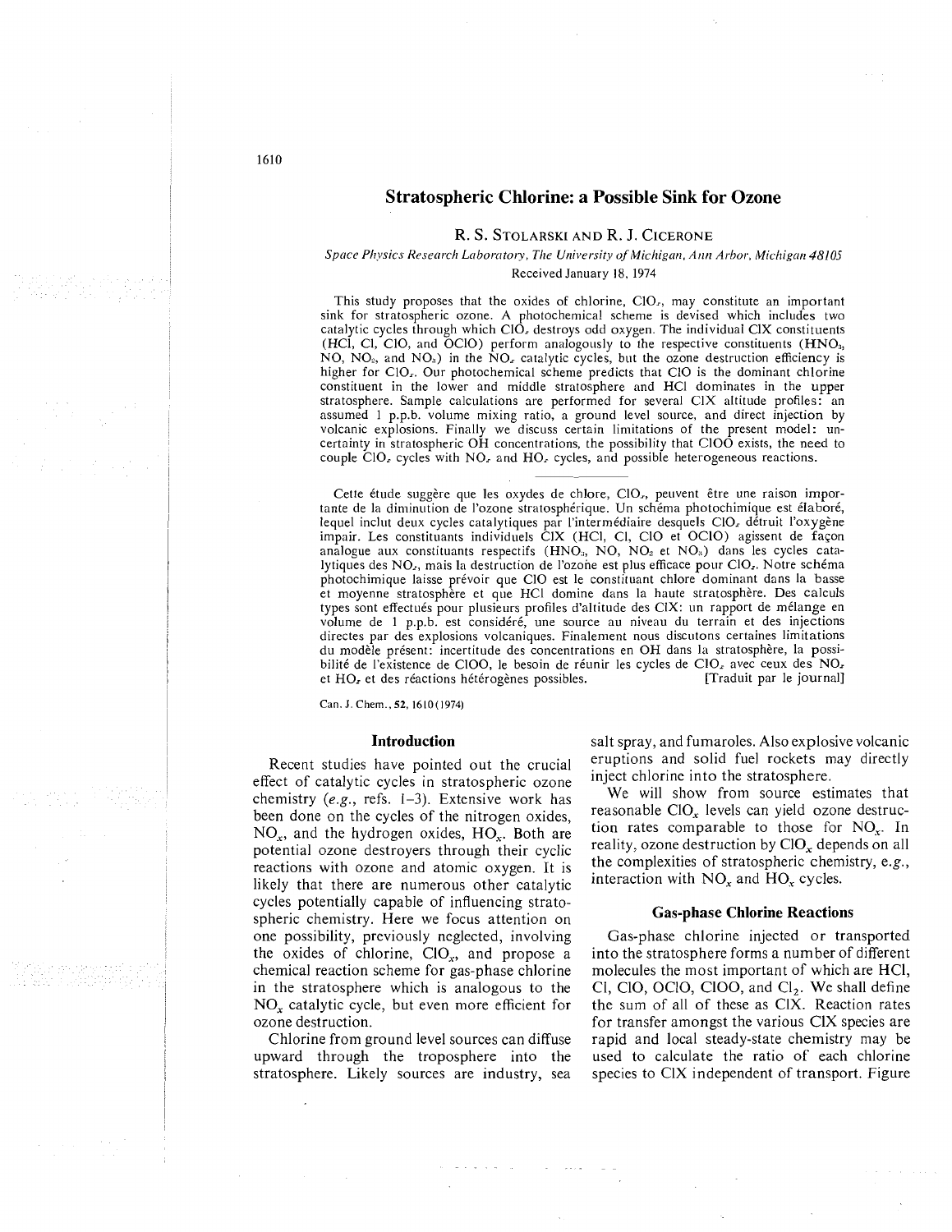#### STOLARSKI AND CICERONE: STRATOSPHERIC CHLORINE

TABLE 1. Chlorine reactions in the stratosphere

|      | Reaction                                                        | Rate (cm <sup>3</sup> molecule <sup>-1</sup> s <sup>-1</sup> ) <sup>*</sup> |
|------|-----------------------------------------------------------------|-----------------------------------------------------------------------------|
|      | $[1]$ $hv + HCl \rightarrow H + Cl$                             | Slow, see text                                                              |
|      | [2] $hv + Cl_2 \rightarrow Cl + Cl$                             | Fast, see text                                                              |
|      | [3] $Cl + O_3 \rightarrow ClO + O_2$                            | $4.3 \times 10^{-11}$ exp (-500/RT)                                         |
|      | $[4]$ ClO + O $\rightarrow$ Cl + O <sub>2</sub>                 | $1.2 \times 10^{-10}$ exp (-500/RT)                                         |
|      | [5] $ClO + O_3 \rightarrow OClO + O_2$                          | $< 5 \times 10^{-15}$                                                       |
|      | $[6]$ Cl + ClO $\rightarrow$ Cl <sub>2</sub> + O                | $5 \times 10^{-11}$                                                         |
|      | [7] $OClO + O \rightarrow ClO + O_2$                            | $5 \times 10^{-13}$                                                         |
|      | [8] $hv + CIO \rightarrow Cl + O$                               | Slow, see text                                                              |
|      | [9] $hv + OClO \rightarrow O + ClO$                             | See text                                                                    |
|      | $[10]$ Cl + CH <sub>4</sub> $\rightarrow$ HCl + CH <sub>3</sub> | $8.8 \times 10^{-11}$ exp (-3800/RT)                                        |
|      | $[11]$ OH + HCl $\rightarrow$ H <sub>2</sub> O + Cl             | $1.8 \times 10^{-11}$ exp (-2000/RT)                                        |
|      | $[12]$ Cl + O <sub>2</sub> + M $\rightarrow$ ClOO + M)          |                                                                             |
|      | [13] $CIOO + M \rightarrow Cl + O_2 + M$                        | $K = (k_{12}/k_{13}) = 3.6 \times 10^{-21}$ cm <sup>3</sup>                 |
| [14] | $HCl + O \rightarrow OH + Cl$                                   | $6.8 \times 10^{-12}$ exp (-5100/ <i>RT</i> )                               |
|      | $[15]$ CIO + NO $\rightarrow$ CI + NO,                          | $1.7 \times 10^{-11}$                                                       |
|      | $[16]$ Cl + NH <sub>3</sub> $\rightarrow$ HCl + NH <sub>2</sub> | $1 \times 10^{-12}$                                                         |

\*See text for rate references.

1 shows our proposed CIX reaction scheme and Table 1 lists the reactions and their rates. The major ozone destroying catalytic cycle is the set of reactions of reactions<br>
[3] Cl + O<sub>3</sub>  $\rightarrow$  ClO + O<sub>2</sub><br>
[4] ClO + O  $\rightarrow$  Cl + O<sub>2</sub><br>
net  $\frac{C_1 + C_2 + C_3}{C_3 + C_1}$ 

$$
[4] \qquad \qquad \text{ClO} + \text{O} \rightarrow \text{Cl} + \text{O}_3
$$

$$
O_3 + O \rightarrow 2
$$

The rate of [3] has been measured recently at [3] CI + O<sub>3</sub>  $\rightarrow$  CIO + O<sub>2</sub><br>
[4] CIO + O  $\rightarrow$  CI + O<sub>2</sub><br>
net O<sub>3</sub> + O  $\rightarrow$  2O<sub>2</sub><br>
The rate of [3] has been measured recently at<br>
room temperature by Watson<sup>1</sup> to be 1.85  $\times$ <br>
10<sup>-11</sup> cm<sup>3</sup> molecule<sup>-1</sup> s<sup>-1</sup>. Its maxim tion energy is 1 kcal mol<sup>-1</sup> and we have assumed 0.5 kcal mol<sup>-1</sup>. Rate [4] has been measured by Bemand *et al.* (4) as  $5.3 \times 10^{-11}$  cm<sup>3</sup> molecule<sup>-1</sup>  $s^{-1}$  at room temperature and again we have assumed an activation energy of  $0.5$  kcal mol<sup>-1</sup>. C10 is photodissociated in the ultraviolet by [8]. We used the cross section of Johnston **et** *al.*  (5) and the solar intensities of Brinkmann **el** *al.*  (6) to determine that [8] is 10 times slower than [4] at all altitudes. It has therefore been neglected.

A second catalytic cycle is initiated by [5]

$$
[5] \qquad \qquad \text{ClO} + \text{O}_3 \rightarrow \text{OCIO} + \text{O}
$$

[5] 
$$
ClO + O_3 \rightarrow OClO + O_2
$$
  
\n[7]  $OCIO + O \rightarrow ClO + O_2$   
\nnet  $O + O_3 \rightarrow 2O_2$ 

Reaction *5* forms OC10, chlorine dioxide, distinct from the peroxy radical ClOO discussed later. The effect of this cycle is to lower the net ozone destruction because a fraction of the total available ClX is diverted to OClO and  $[7]$  is



FIG. 1. Chemical reaction scheme for gas-phase chlorine.

two orders of magnitude slower than [4]. Even if  $90\%$  of the total CIX were OClO the odd oxygen destruction rate of the CI-C10 cycle would be larger than that of the C10-OC10 cycle. Reaction 5 is slow with an upper limit rate (7) of  $5 \times 10^{-15}$  cm<sup>3</sup> molecule<sup>-1</sup> s<sup>-1</sup>. Photodissociation of OClO [9] is probably faster than [7] and provides a return to ClO which gives no net destruction of ozone. Although we have performed some calculations including the CIO-OC10 cycle we show here only calculations for which  $k_5 = 0$ .

Cl may also react with  $CH_4$  and  $NH_3$  to form HC1

| $Cl + CH_4 \rightarrow HCl + CH_3$<br>[10] |
|--------------------------------------------|
|--------------------------------------------|

 $[16]$  Cl + NH<sub>3</sub>  $\rightarrow$  HCl + NH<sub>2</sub>

<sup>&#</sup>x27;R. T. Watson, personal communication, 1973.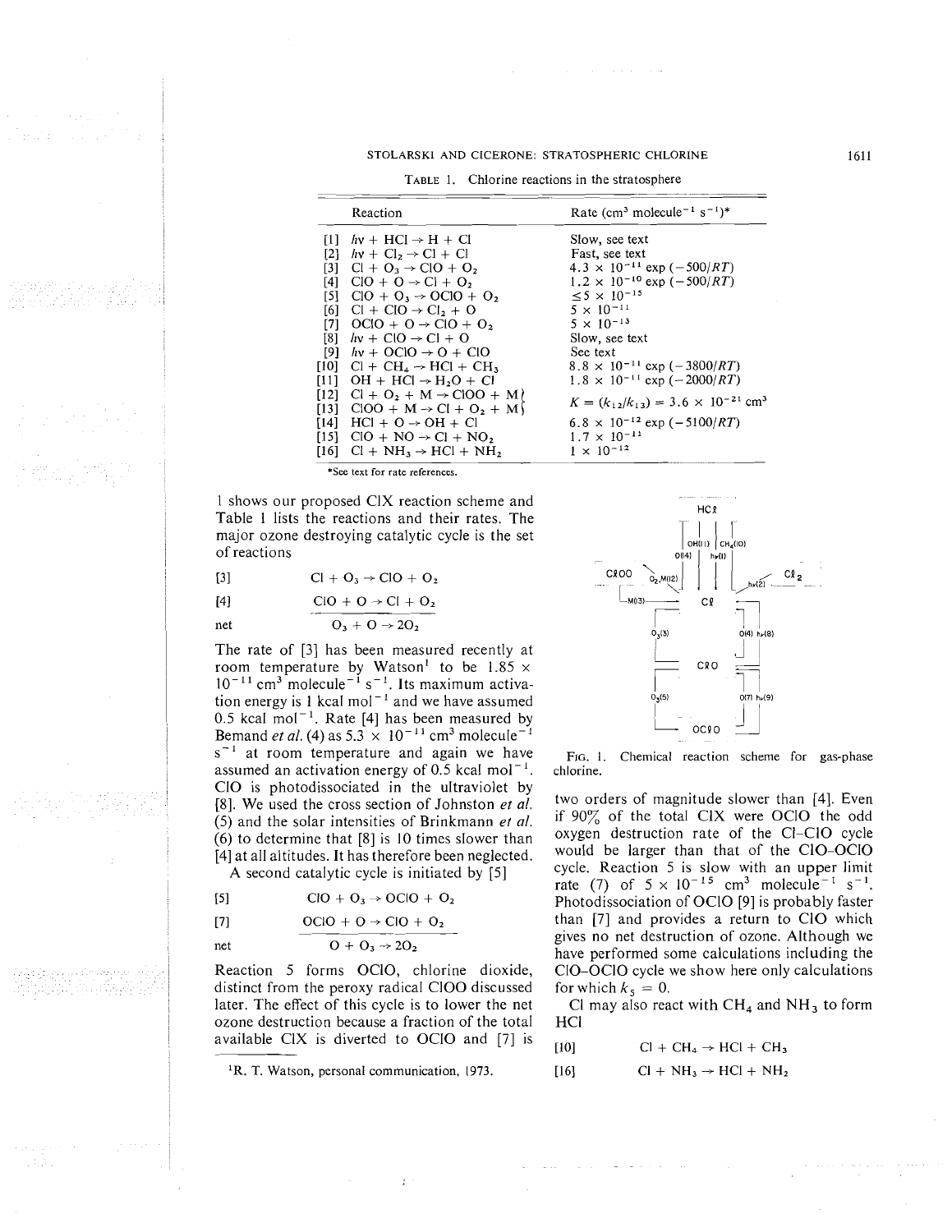CAN. J. CHEM. VOL. *52,* 1974

|          |                |        | CAN. J. CHEM. VOL. 52, 1974 |          |        |        |
|----------|----------------|--------|-----------------------------|----------|--------|--------|
|          |                |        | TABLE 2. Input data*        |          |        |        |
|          |                |        |                             |          | High   | Low    |
| Altitude | $T(^{\circ}K)$ | [O]    | $[O_3]$                     | $[CH_4]$ | [OH]   | [OH]   |
| 5        | 270            | 3(3)   | 3.3(11)                     | 2(13)    | 8(5)   | 8(5)   |
| 10       | 238            | 6.5(3) | 4.3(11)                     | 1(13)    | 6(5)   | 4(5)   |
| 15       | 218            | 2.2(4) | 6.5(11)                     | 5(12)    | 3(5)   | 5(4)   |
| 20       | 212            | 3.0(5) | 1.8(12)                     | 2.5(12)  | 1(6)   | 1.7(5) |
| 25       | 220            | 6.0(6) | 4.3(12)                     | 1.2(12)  | 2(6)   | 9(5)   |
| 30       | 232            | 2.7(7) | 3.5(12)                     | 5(11)    | 5(6)   | 2.5(6) |
| 35       | 243            | 1.2(8) | 1.7(12)                     | 1.5(11)  | 1(7)   | 3.5(6) |
| 40       | 255            | 3.8(6) | 5.0(11)                     | 4(10)    | 1.2(7) | 3(6)   |
| 45       | 265            | 1.2(9) | 1.5(11)                     | 1(10)    | 1.3(7) | 4(6)   |
| 50       | 272            | 2.5(9) | 5.0(10)                     | 2(9)     | 1(7)   | 4(6)   |
| 55       | 269            | 4.4(9) | 1.8(10)                     | 1(9)     | 8(6)   | 3(6)   |
| 60       | 255            | 7.0(9) | 6.3(9)                      | 4(8)     | 6(6)   | 2(6)   |

Reaction 10 has been measured at room temperature by Davis *et al.* (8) to have a rate of  $1.7 \times$  $10^{-13}$  cm<sup>3</sup> molecule<sup>-1</sup> s<sup>-1</sup>. Its activation energy is 3.8 kcal mol<sup> $-1$ </sup> (9). Kondratiev (10) gives an estimated rate for  $[16]$  of  $\sim 10^{-12}$  cm<sup>3</sup> molecule<sup>-1</sup>  $s^{-1}$ . Since ammonia concentrations in the stratosphere are small  $(11)$  we have chosen to neglect [I61 in our calculation. HCI is returned to C1 by reaction with 0 and OH

$$
HCl + OH \rightarrow Cl + H_2O
$$

$$
[14] \quad \text{HCl} + \text{O} \rightarrow \text{OH} + \text{Cl}
$$

Reaction 11 measured by Takacs and Glass (12) is by far more important than [I41 which has been measured by Balakhnin *ct al.* (13). At altitudes of 50-60 km the rates of  $[11]$  and  $[14]$ become comparable. HCI acts as a temporary storage tank for  $ClO<sub>x</sub>$  analogous to  $HNO<sub>3</sub>$  for  $NO_{r}$ .

The three-body reaction 12, has been studied by Johnston *et al.* (5). They give an equilibrium constant of  $3.64 \times 10^{-21}$  cm<sup>3</sup>. This implies a [CIOO]/[CI] ratio of  $< 10^{-3}$  at stratospheric pressures and indicates that [I21 is unimportant. When one uses more recent values of thermo-When one uses more recent values of thermodynamic constants one finds  $K_{1,2} \sim 4 \times 10^{-1}$ at 300 K and  $8 \times 10^{-21}$  at 220 K.<sup>2</sup> This indicates that ClOO could possibly be important if it is as reactive as C1, but this is not likely.

The only CIX compound not yet mentioned is C1, which is rapidly photodissociated via [2] to 2CI in the visible and near ultraviolet. Seery and Britton's (14) cross section implies a lifetime for  $Cl_2$  of  $\sim$  400 s. Thus, concentrations will be low.

Under all of the above assumptions, ratios of individual constituents to total CIX can be calculated for local, steady-state chemistry. They are

$$
\begin{aligned}\n\text{[17]} \qquad & \frac{\text{[ClO]}}{\text{[ClX]}} = \frac{1}{1 + \frac{k_4}{k_3} \frac{\text{[O]}}{\text{[O_3]}} \left(1 + \frac{k_{10} \text{[CH}_4]}{k_{11} \text{[OH]} + k_{14} \text{[O]}}\right) + \frac{k_5 \text{[O_3]}}{J_9 + k_7 \text{[O]}}\n\end{aligned}
$$

$$
\frac{\text{[HCl]}}{\text{[CIX]}} = \frac{\kappa_4}{k_3} \frac{\text{[O]}}{\text{[O_3]}} \left( \frac{\kappa_{10} \text{[CII_4]}}{k_{11} \text{[OH]} + k_{14} \text{[O]}} \right) \frac{\text{[CO]}}{\text{[CIX]}}
$$

$$
\frac{[C1]}{[C1X]} = \frac{k_4[O]}{k_1[O_3]} \frac{[CIO]}{[CIX]}
$$

$$
\frac{[OCIO]}{[CIX]} = \frac{k_5[O_3]}{J_9 + k_7[O]} \frac{[CIO]}{[CIX]}
$$

'D. Garvin, personal communication, 1973.

1612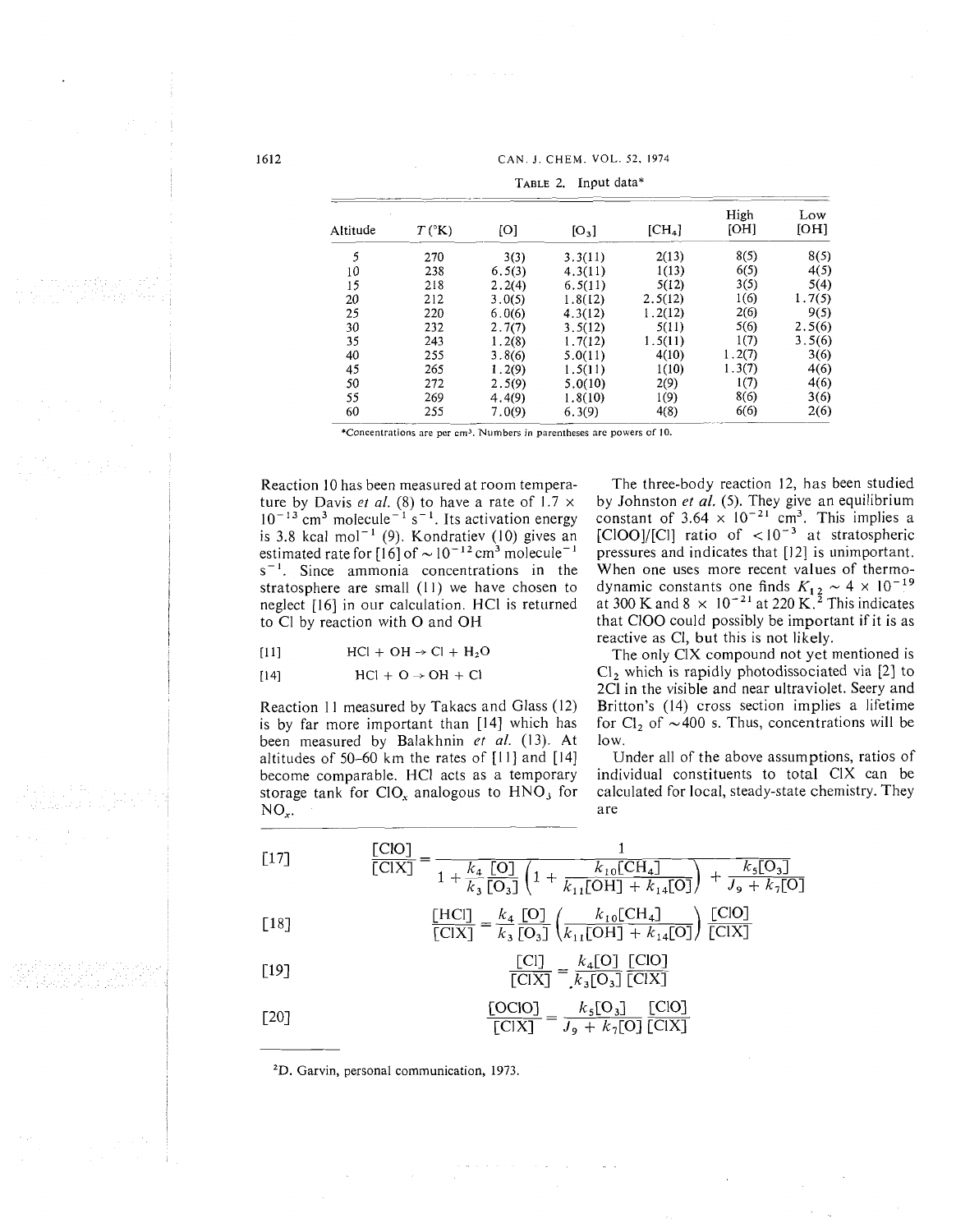# STOLARSKI AND CICERONE: STRATOSPHERIC CHLORINE

|          |                |       |                                               | TABLE 3. Ratios of chlorine compounds to CIX |       |           |
|----------|----------------|-------|-----------------------------------------------|----------------------------------------------|-------|-----------|
|          | High OH ratios |       |                                               | Low OH ratios                                |       |           |
|          | [CIO]          | [HCl] | [CI]                                          | [CIO]                                        | [HCI] | [CI]      |
| Altitude | ICIX           | ICIX  | $\overline{IC}$ $\overline{X}$ $\overline{X}$ | ICIX                                         | [CIX] | [CIX]     |
| 5        | 0.90           | 0.10  | $2.3(-8)$                                     | 0.90                                         | 0.10  | $2.6(-7)$ |
| 10       | 0.93           | 0.075 | $4.0(-8)$                                     | 0.98                                         | 0.11  | $5.0(-7)$ |
| 15       | 0.89           | 0.11  | $8.6(-8)$                                     | 0.57                                         | 0.43  | $9.8(-7)$ |
| 20       | 0.92           | 0.078 | $4.4(-7)$                                     | 0.67                                         | 0.33  | $1.5(-5)$ |
| 25       | 0.84           | 0.16  | $3.4(-6)$                                     | 0.70                                         | 0.30  | $3.3(-4)$ |
| 30       | 0.82           | 0.18  | $1.8(-5)$                                     | 0.69                                         | 0.31  | $1.6(-3)$ |
| 35       | 0.73           | 0.27  | $1.5(-4)$                                     | 0.50                                         | 0.50  | $5.2(-3)$ |
| 40       | 0.50           | 0.50  | $1.1(-3)$                                     | 0.21                                         | 0.79  | $7.4(-3)$ |
| 45       | 0.27           | 0.72  | $6,3(-3)$                                     | 0.12                                         | 0.87  | 0.014     |
| 50       | 0.20           | 0.77  | 0.028                                         | 0.12                                         | 0.86  | 0.030     |
| 55       | 0.093          | 0.84  | 0.065                                         | 0.061                                        | 0.90  | 0.026     |
| 60       | 0.052          | 0.78  | 0.17                                          | 0.037                                        | 0.84  | 0.024     |

Reactions 3 and 4 control the ratio of C1 to C10 at altitudes greater than  $\sim$ 35 km. At lower altitudes reaction 15 meshes the C10, cycle with the  $NO<sub>x</sub> cycle<sup>3</sup>$ 

 $Cl + O_3 \rightarrow ClO + O_2$  $[3]$ 

 $ClO + NO \rightarrow Cl + NO_2$  $[15]$ 

 $\mbox{NO_2\, + O} \rightarrow \mbox{NO\, + O_2}$ 

net  $0 + O_3 \rightarrow 2O_2$ 

Since [I51 ties chlorine to the complex, incompletely understood  $NO<sub>x</sub>$  cycle it will be neglected in this paper. Reaction 15 is fast<sup>4</sup> and will tend to convert C10 to C1 leading back to HC1. Thus the ratios in Table 3 would show higher fractions of HC1 at low altitudes. The last section of the paper will discuss the implications of neglect of interactions with  $NO_x$ ,  $HO_x$ ,  $CO_x$ , etc.

Table 2 lists the input data used in the ratio calculation and Table 3 shows the ratios for two cases, high OH and low OH, corresponding to the extremes of the OH model calculations of Wofsy et al. (15). The OH concentration is very important because of its role in returning chlorine from its storage tank, HCI, to the catalytic cycle of CI-C10. Another important factor governing the amount of chlorine in the HCl tank is  $[14]$  which is unusually slow for an 0 atom reaction. If this rate were significantly <sup>I</sup> <sup>1</sup>increased HC1 would be rapidly converted to C1. Reaction 15 below 30 kni will convert C10 to 1 C1 more rapidly and tends to make more C1 available for forming HCl by [10].

3D. Garvin, personal communication, 1973.

4D. Garvin, personal communication, 1973.

 $\pm$   $\pm$ 

 $\mathcal{F}^*_{\text{cav}}$  , is given

# **Ozone Destruction Rates**

Figure 2 shows calculated odd oxygen destruction rates *vs*. altitude for an assumed constant CIX mixing ratio of 1 p.p.b. Destruction rates for any other value of C1X can be linearly scaled. Also shown in Fig. 2 are the destruction rates for the Chapman mechanism reaction

$$
[21] \qquad \qquad O + O_3 \rightarrow 2O_2
$$

and the two catalytic cycles of  $NO<sub>x</sub>$ ; the  $NO<sub>-</sub>$  $NO<sub>2</sub>$  cycle and the  $NO<sub>2</sub>-NO<sub>3</sub>$  cycle. All of these were calculated using the rates and  $NO_x$  profiles of McConnell and McElroy (3). The chlorine cycle, according to the present calculations, is not the dominant loss mechanism for odd oxygen but it is significant if CIX concentrations are near the 1 p.p.b. range. It should be noted that the  $NO<sub>r</sub>$  profiles used here represented mixing





1613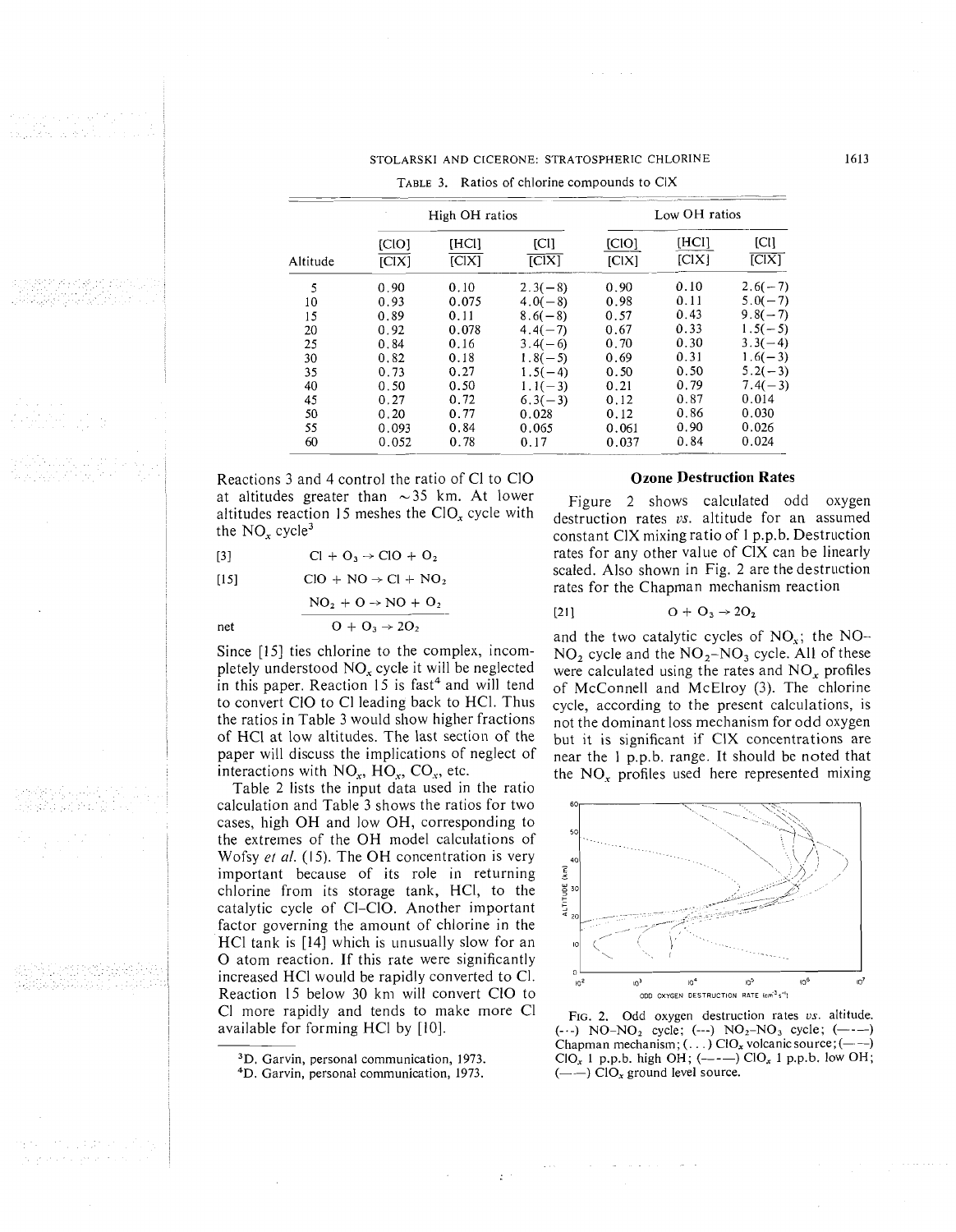ratios of more than 10 p.p.b. in the altitude region (>20 km) most important for ozone destruction. Thus Fig. 2 illustrates the fact that  $ClO<sub>r</sub>$  is more efficient for ozone destruction than NO.,. In Table 4 we show the column-integrated odd oxygen destruction rates for each of the seven mechanisms graphed in Fig. 2. The calculations for stratospheric ozone destruction due to direct injection by volcanic explosions are described in the next section.

## **Sources of Chlorine and Model Calculations**

A number of ground level chlorine sources exist. Fumaroles emit gaseous  $Cl<sub>2</sub>$  and HCl (16). Sea salt spray contributes chlorine-containing particles (17), some of which lead to gaseous chlorine. Industrial processes emit chlorine in many forms, particularly HC1 (18). All of these contribute directly to the tropospheric chlorine budget and indirectly to the stratosphere via transport upward through the troposphere. Junge (19) has measured the gaseous chlorine content at sea level to be  $\sim$ 1 p.p.b. This concentration will vary with altitude in the troposphere because of loss through rainout of HCI but indicates that the assumed value for Fig. 3 is reasonable.

Other potential sources of stratospheric chlorine are direct injections by volcanic explosions (20, 21) and solid fuel rockets. Data on gaseous contents of eruptions are very sparse. Those explosive events which penetrate the tropopause are likely to involve large amounts of chlorine because they are often associated with intrusions of sea water (16). It is not known whether the chlorine will be in the gas phase or associated with ash cloud particles. Odd oxygen destruction rates were calculated for a volcanic injection source estimated in the following way. The data of Eaton (20) and Cronin (21) were

TABLE 4. Column-integrated odd oxygen destruction rates (molecules cm<sup>-2</sup> s<sup>-1</sup>)

| Chapman mechanism      | $3 \times 10^{12}$   |
|------------------------|----------------------|
| $NO-NO2$ cycle         | $7.5 \times 10^{12}$ |
| $NO2-NO3$ cycle        | $3.1 \times 10^{11}$ |
| $ClOx$ cycle, 1 p.p.b. |                      |
| High OH                | $3.9 \times 10^{12}$ |
| Low OH                 | $2.3 \times 10^{12}$ |
| $ClOx$ cycle           |                      |
| Ground level source    | $4.4 \times 10^{11}$ |
| Volcanic source        | $1.2 \times 10^{12}$ |



FIG. 3. Total gaseous chlorine (CIX) **us.** altitude. The profiles due to ground level sources and direct injection into the stratosphere by volcanoes were computed as described in the text. **A** profile corresponding to an assumed 1 p.p.b. mixing ratio is also shown.

used to estimate a global and time averaged volcanic injection source strength of  $\sim 10^{11}$ g/year. The injection rate certainly falls off rapidly with altitude and we guessed an exponential falloff with an e-folding height of 7 km. This is not unlike an observed ash cloud-top height distribution (20). Although the source strength is not very large and the statistics are very uncertian, the potential importance of this source is the direct injection of chlorine to stratospheric altitudes where ozone destruction occurs. Large volcanic eruptions which penetrate to the middle or upper stratosphere where most of the ozone destruction occurs could leave a noticeable local ozone hole.

In order to evaluate the destruction rate for this volcanic injection profile we used steadystate results from a one-dimensional eddy diffusion model for CIX. The diffusion equation was solved by an implicit technique with 2 km altitude steps and 5 day time steps. Tests were run with 12 h time steps with no change in results. The eddy diffusion coefficient was the seasonal average of Hays and Olivero (22). The density was taken as zero at 120 km and the flux to the ground was proportional to the density at the ground. The proportionality constant is the diffusion velocity near the ground which we took as 0.007 cm/s (23). Loss due to rainout with a 30 day period was included in the troposphere (24). This model was also used to evaluate a ground level source. These results were scaled to Junge's (19) measurement at the ground and the resulting ozone destruction rates are shown in Fig. 2. The ClX profile is given in Fig. 3 along with the CIX profile for the volcanic source described above